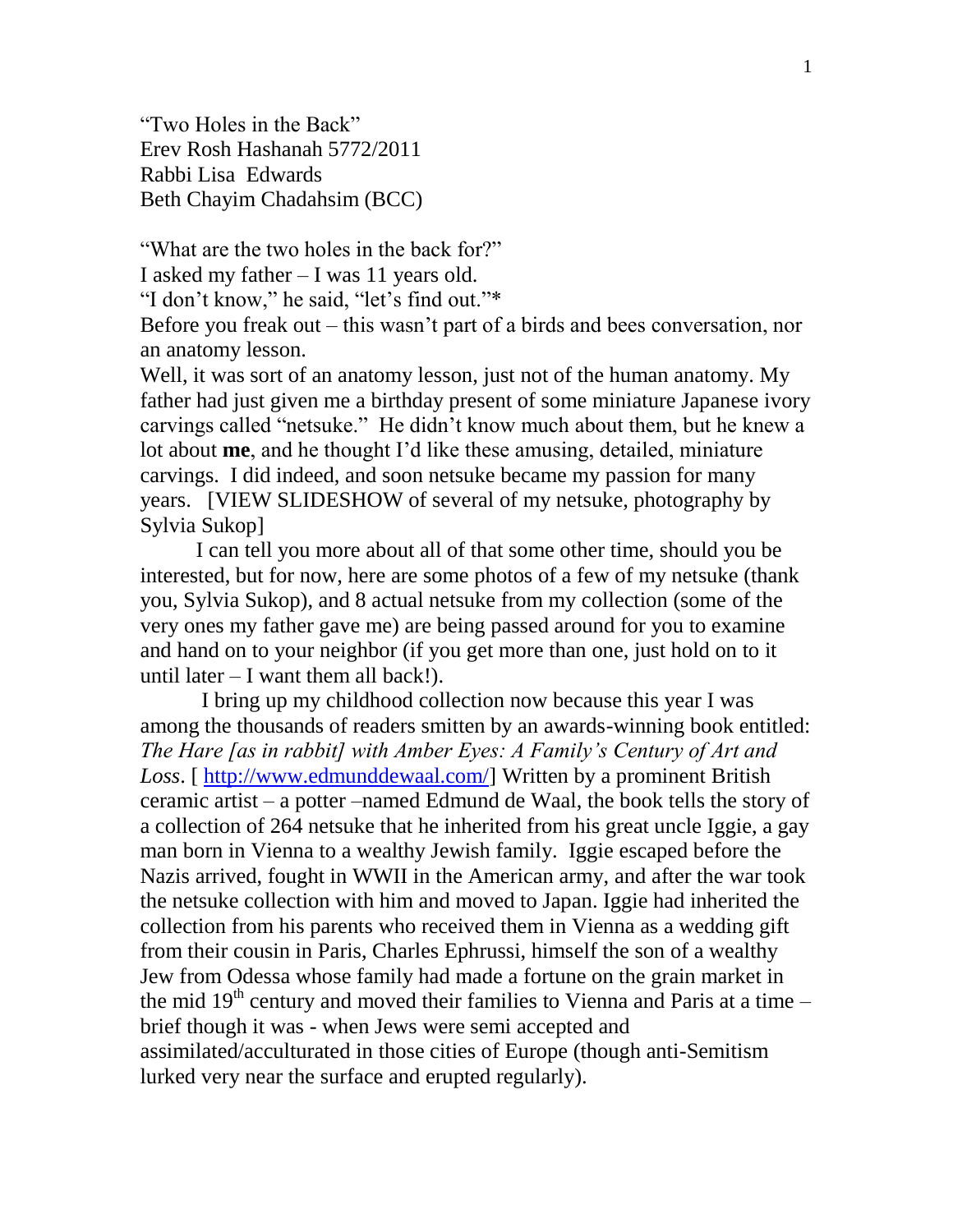The *Hare with Amber Eyes* is a tale of the rise and fall of the Ephrussi family – once on a par with the Rothschilds as Jews wealthy beyond measure in Vienna and Paris. The Nazis confiscated their astonishing art collections and libraries and homes, and all that remains in the immediate family is the collection of 264 Japanese netsuke. How were they rescued?

The Ephrussi's loyal maid, Anna, told the story eight years after the war, to Elizabeth Ephrussi – Edmund de Waal's mother - who had made her way back to their palatial home in Vienna and found Anna there. Anna said:

'and they [the Nazis] didn't notice. They were so busy. They were busy [cataloguing and packing and stealing] [with] all the grand things – the Baron's paintings and the gold service from [the safe and] the cabinets in the drawing-room, and the statues and all your mother's jewelry. And all the Baron's old books that he loved so much. They didn't notice the little figures.

'So I just took them. And I put them in my mattress and slept on them [for years]. Now you are back, I have something to return to you.' [p.278f]

Anna handed over to Elisabeth all 264 Japanese netsuke that she had grown up with. Elisabeth gave them to her brother Iggie. That's how Iggie decided to move to Japan where he met and then lived contentedly for decades with his Japanese husband named Jiro. Iggie died in 1994, and then the netsuke lived on in Japan until Jiro died, and then they came to Edmund de Waal, whose life changed when he inherited the collection. As he says, "In a coded way I was being given a responsibility," [from his lecture at LACMA, September 25, 2011].

*[he writes] How objects are handed on is all about story-telling. I am giving you this because I love you. Or because it was given to me. Because I bought it somewhere special. Because you will care for it. Because it will complicate your life. Because it will make someone else envious. There is no easy story in legacy. What is remembered and what is forgotten? There can be a chain of forgetting, the rubbing away of previous ownership as much as the slow accretion of stories. [What is being passed on to me with all these small Japanese objects?]* [The Hare with the Amber Eyes: A Family's Century of Art and Loss Edmund De Waal, NY: Farrar, Straus and Giroux, 2010, p. 17]

Besides my affinity for netsuke, and thirst for Jewish history, I am enraptured by this complicated story of Jewish diaspora and assimilation, success and failure, extravagant wealth and devastating loss – even loss of identity, as de Waal's father, a child of the holocaust, became a minister, and not just a minister but the Dean of Canterbury, Church of England, no less --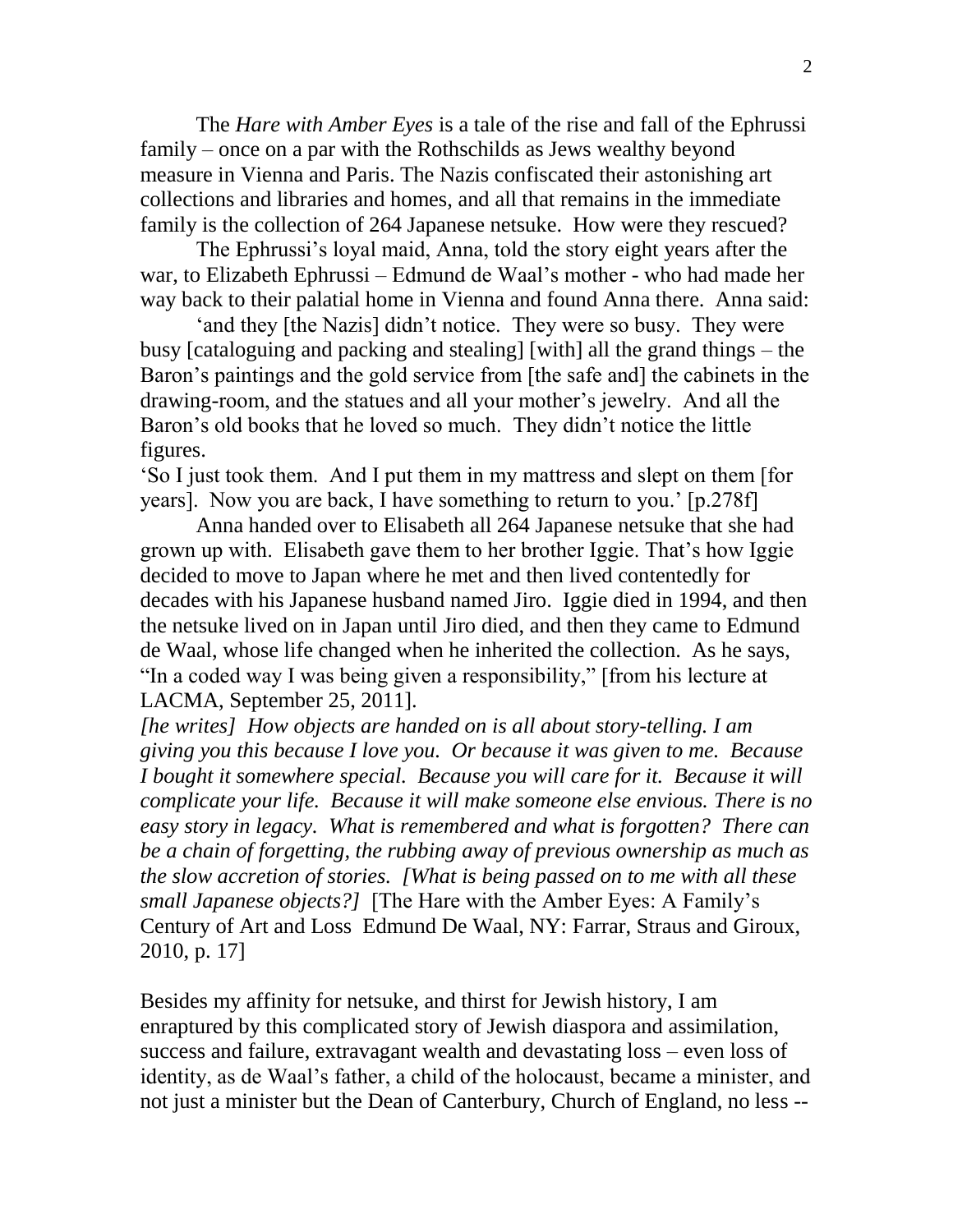and de Waal himself did not really know of his Jewish heritage until he began to research the netsuke collection that came to him.

It is a story biblical in its proportions –threatening and comforting at the same time.

And I am also drawn to this book, to this story, to its author's story, because the questions de Waal poses are my questions too – all of our questions.

Substitute the word "Judaism" for the word "objects," and you will find our issues – the questions, the "why" we are each of us here tonight – and why we are here together in this particular community. In de Waal's reflections about inheriting a collection, about the responsibility of legacy – I see something of my own understanding—my own questioning -- of Jewishness – however we come to it - of Judaism's importance and value – to us as individuals and as a community and as part of the larger Jewish world and entire world – to us as members of the generations of Jews who are alive today, as members and allies of a congregation of historic import - the first gay and lesbian synagogue -- now entering its  $40<sup>th</sup>$  year – does it matter that we are here together tonight? How do we make it matter that we are here - together?

 Like Edmund de Waal and his 264 netsuke– we too are inheritors – by birth and/or by choice – of a collection. Of Judaism – of Jewishness – of things Jewish.

What I love about netsuke *and* Judaism is the invitation that they offer both to focus close *and* to step back and get the big picture. 264 netsuke in a cabinet offer quite a different effect than looking at one. A netsuke of a Japanese folk legend can tell you a lot about Japanese culture, just as one story from Torah – as we'll see tomorrow morning – can offer you a  $\text{lot} - \text{a}$ LOT – about Jewish values and social justice – about how to put one's values into action (putting values into action is of course a Jewish value in and of itself).

Some of you are new to us tonight – this is your first foray into our congregation, maybe even into Judaism. The questions you asked that got you here may be different from those asked by those who come here year after year. I suppose some don't really ask any questions at all anymore – you just show up when you see Rosh Hashanah appear, as if by magic, on the calendar. Others hassle themselves – What do I want to do for Rosh Hashanah this year? Where do I want to go? Anywhere?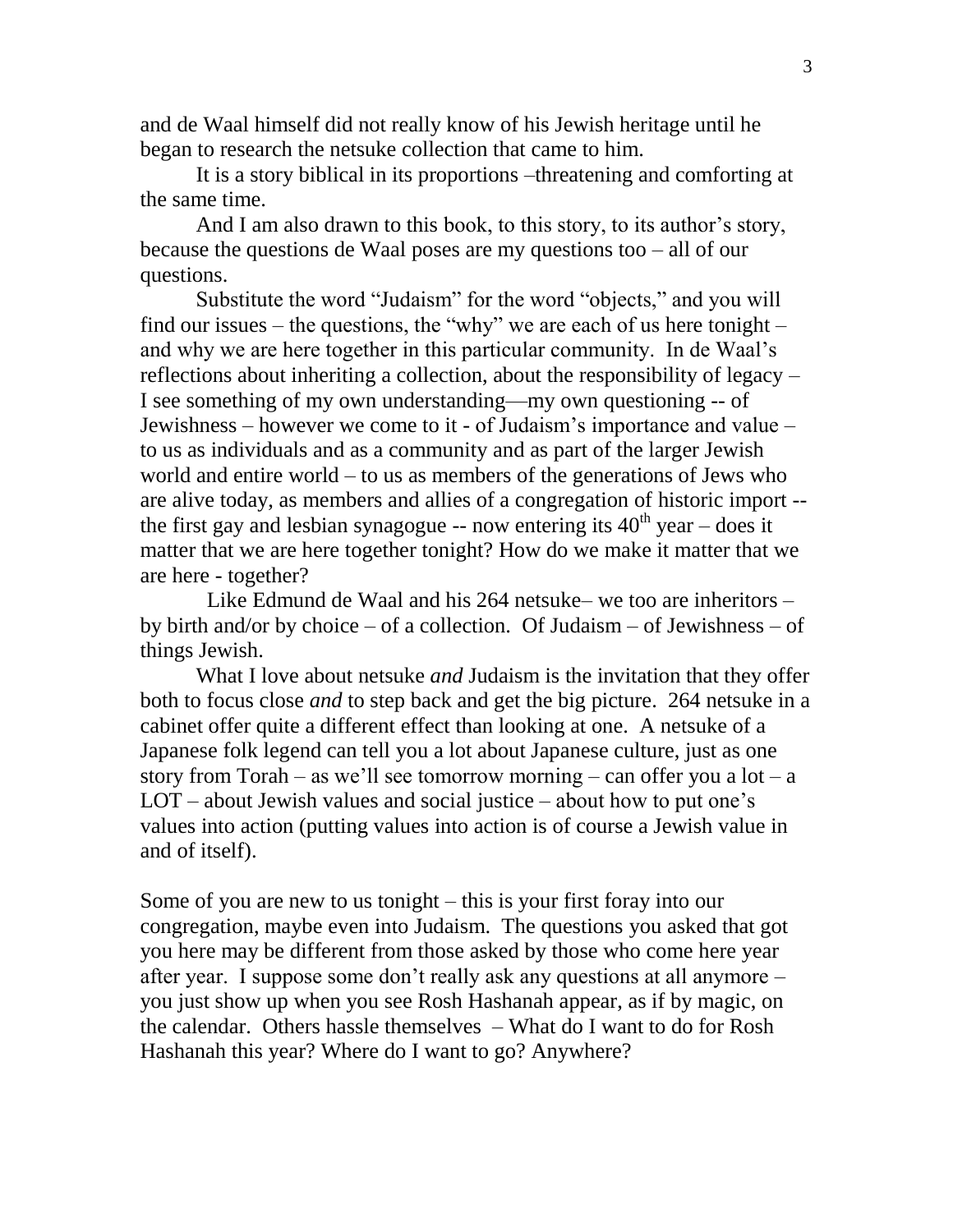Many of you (oh and me too) have been working on ourselves and preparing for this service for months – learning songs, rehearsing with the choir, studying the liturgy, the theology, the traditions of this time of year, reading/discussing, reading/writing, taking a careful accounting of our souls – a *cheshbon hanefesh* – asking forgiveness of the people we've wronged, giving forgiveness to those who have wronged us, thinking about what it means to cycle around again to the end of one year and to begin anew. And some come here tonight without preparing, giving it not a moment's thought until this afternoon when you decided what to wear or where to eat before arriving here.

Here's the good news – all of these approaches –however. . .whatever . . .got you here tonight -- totally legitimate, totally valid. The point is they got you here.

But you tell me, whether this is your first ever Rosh Hashanah or whether you've lost count, whether you're new to BCC or you're a founder, *do* you feel in some way what I mean about being an inheritor? A collector of stories? A rememberer and a re-writer? A passer along of information and an interpreter, reformer, updater, reclaimer, liver of Judaism? It is up to us to receive the stories and traditions and music, and up to us to translate all of that – to speak of it and to act with it in ways that make sense to us, that work for us, and then to continue to pass it along – to the next generation – *l'dor vador* – or just to the person sitting next to you, no matter the age difference or background between you.

Take our Cantor Porat, for example, with a background nearly as winding and complicated as the 264 netsuke – Juval feels how music moves the heart, and recognizes that in this setting – in these hearts – our hearts - a song by Debbie Friedman, may her memory be for a blessing, or Tracy Chapman or one of his own composition may move us as much as one of his beloved 19<sup>th</sup> century German Jewish composers, or even older more traditional melodies. Indeed, the mix of melodies, and Juval's fluency with so many kinds of song – certainly move us more than we would be moved if he only tried to sound like Al Jolson in the Jazz Singer! [Not that Al Jolson in the Jazz Singer isn't moving.]

Or take the eminent Jewish theologian, Rachel Adler, BCC's scholar-inresidence, "student rabbi," who reminded us the other night at our Selichot observance that speaking in metaphor – describing God in metaphors - can be useful but can also threaten. If we get too rigid about it, we risk seeing a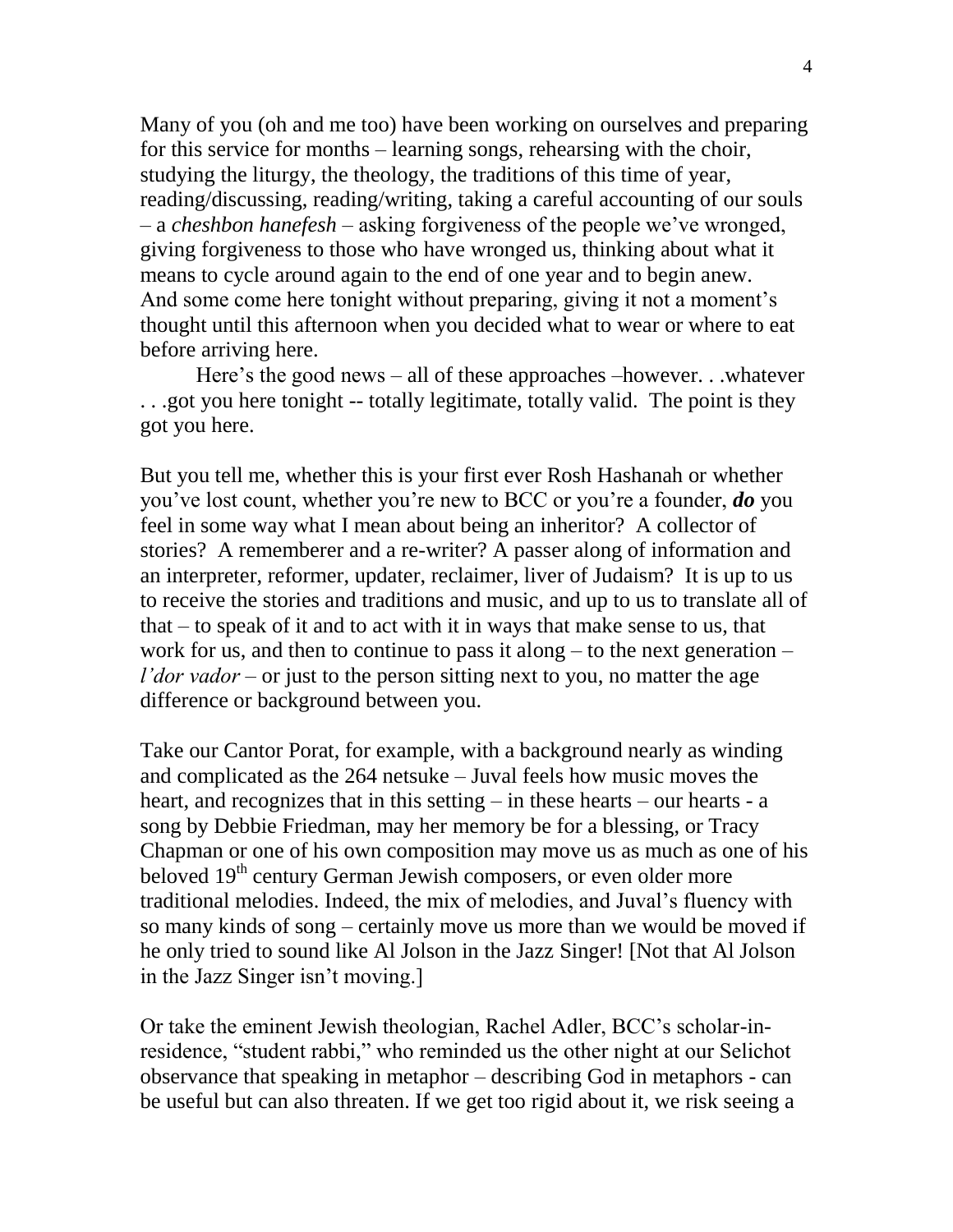metaphor as definition or restriction rather than something that gives us more freedom to explore.

Or D'ror Chankin-Gould, our student rabbi, with us last year, and just in TODAY from Israel - who reminds us time and again how one generation can pass things along to another – often the younger generation to the older.

What *are* our responsibilities to what we have inherited? Where shall we keep our collections and what shall we do with them besides letting them get dusty on the shelf?

The British novelist Joyce Cary wrote a novel published in 1958 in which a few netsuke make a brief appearance. 'Look at this,' says the main character, an artist (Gulley Jimson), and I showed her the Japanese netsukes on the mantelpiece, real old ones. Carved all over with the wrinkles on the soles of their feet. 'Magnify them fifty times and they'd be monuments.' He is disappointed in his friend's reply:

'I pity the poor girl who has to dust this room.'

My mother (her memory is such a blessing) would have understood the friend's comment – living with 3 collectors of small objects - netsuke for me, coins for my brother, stamps for my father - my mother was sure she was destined to become only a dust collector!

We all could be dust collectors – if we were to leave behind an active interest in Judaism – in being Jewish. But look around you – I don't see us leaving it behind.

People who spend any time around netsuke or Judaica know that while miniature ivory carvings or intricate bronze Hanukah menorahs or books of prayer can look beautiful on a shelf in a case behind glass or in velvet lined drawers, they are intended to be held and examined closely, they are meant to be moved and used, shared, opened, read, handed around, discussed, studied and *appreciated with other people.*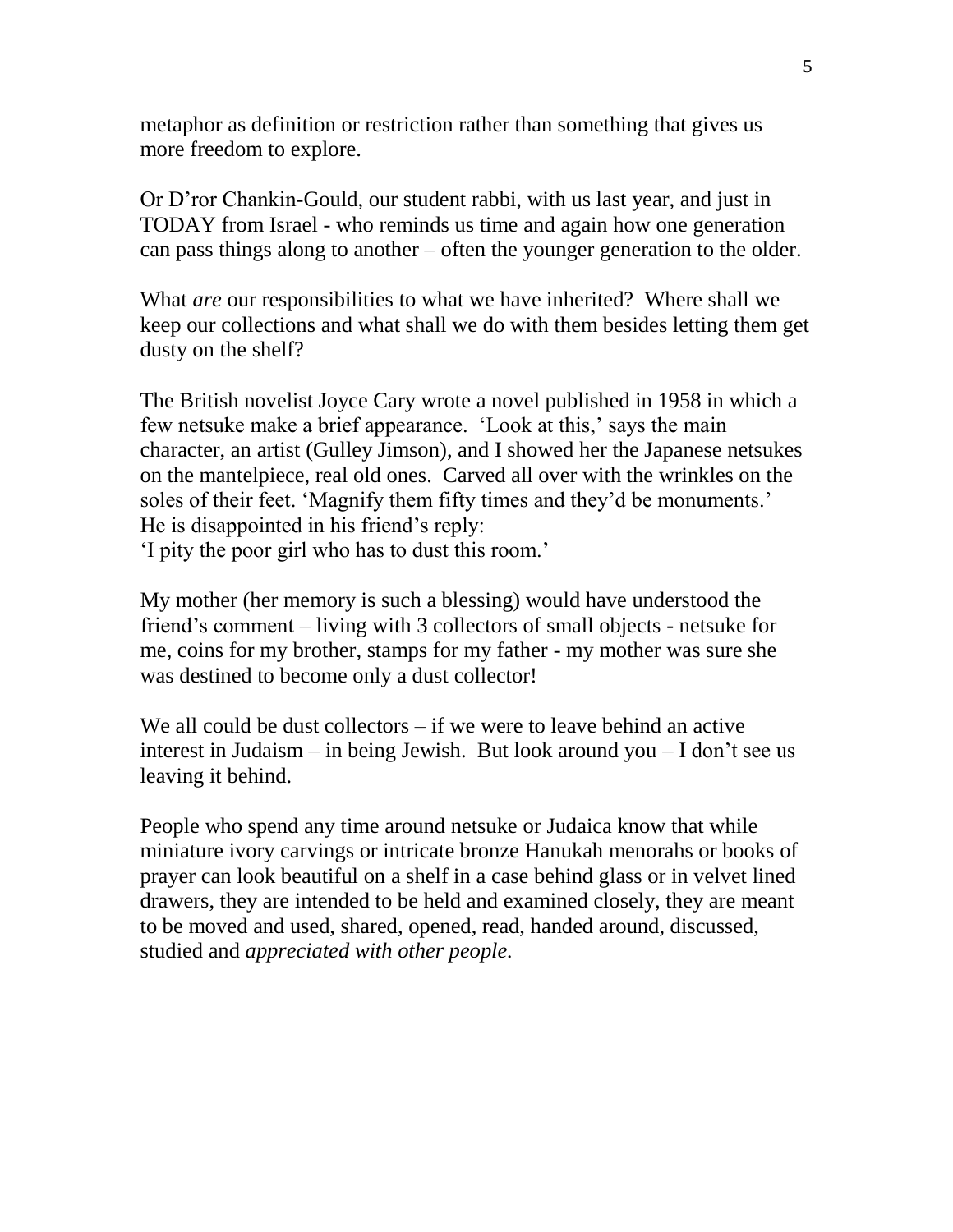

\*oh by the way – the two holes in the back of most netsuke? –it's where the cord goes through allowing them to serve the purpose for which they were created: the traditional Japanese garb – kimono - contain no pockets – so they would put objects – money, tabacco, not yet credit cards – in wood boxes and fabric pouches – held closed by a cord strung through them – and the netsuke tied to the end of the cord would serve as a toggle to fasten the carrying cases securely through the obi sash -- just the way you might hook your keys behind your belt.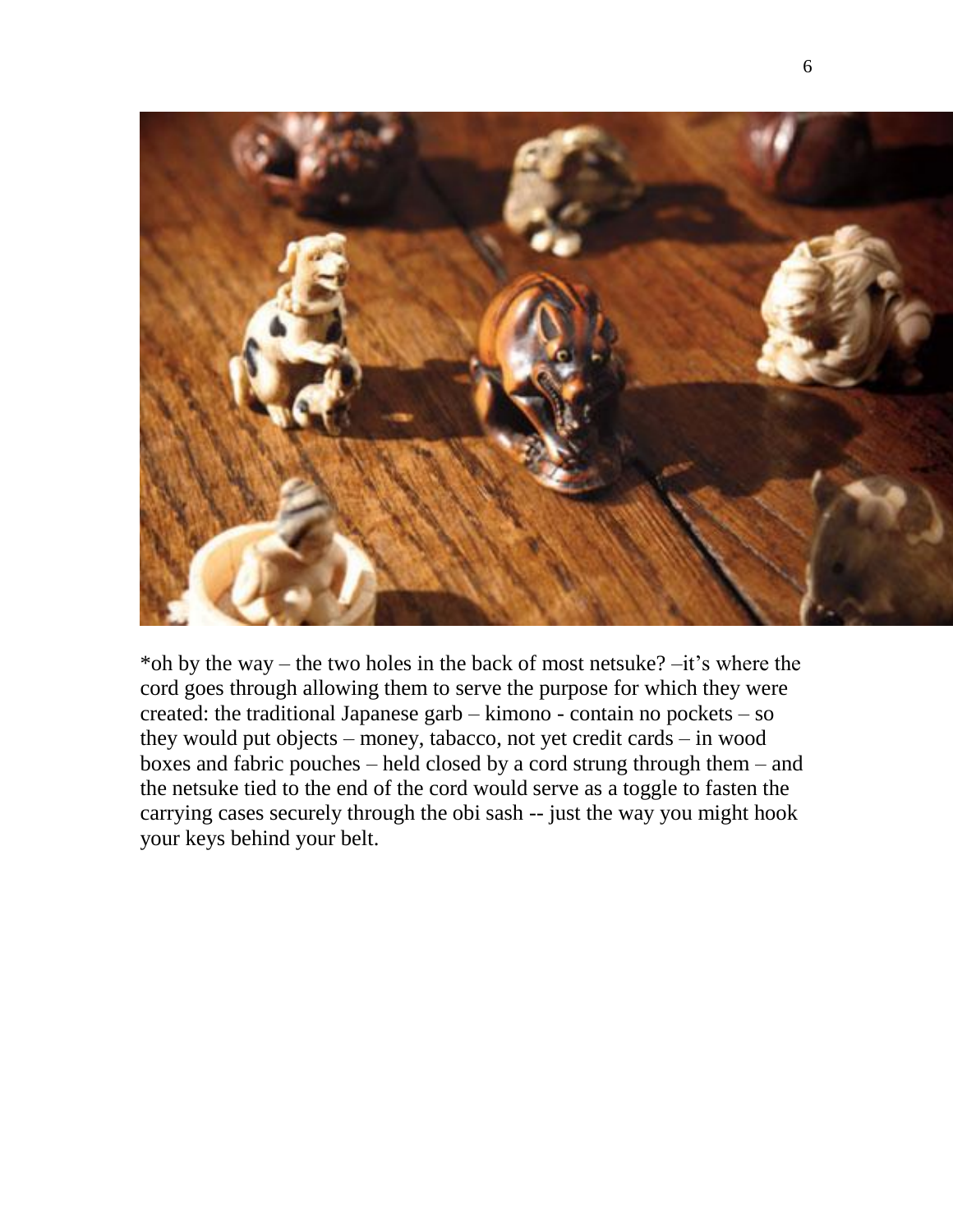

You might be thinking that something far simpler - an actual nut or seed or small stone could serve this purpose. Yep.

And a few Hanukah candles stuck with hot wax to a piece of aluminum foil would allow you to fulfill the mitzvah of lighting Hanukah lights. But both Japanese and Jewish cultures say, if you can, do more than just the minimum.

In Judaism the concept is called *hiddur mitzvah* – beautifying – enhancing a mitzvah.<sup>1</sup> Thus making a beautiful spice box for havdallah, prayer shawls woven of exquisite threads and colors to carry our carefully knotted tzitzit,

<sup>&</sup>lt;sup>1</sup> 2. Where does this concept come from? The value of hiddur mitzvah actually comes from that very experience that I remarked about a short while ago- our unbelievable escape from Egypt and Pharoah, and safe arrival across the sea. It wasn't only me who said it, by the way. You can read it in the Torah for yourselves- we all said it! Zeh Eli v'anvehu: this is my G. and I should glorify [enshrine] G. The rabbis heard us exclaim this and wanted to know more. "What does it mean for us to glorify G?" they wondered. "How do we do this?" Can we emulate Moses who wrote poetry that we still read today, and Miriam, who took her timbrel in her hand, leading us in song and dance? From these questions and examples, the rabbis developed the practice that still exists today of hiddur mitzvah.

The Talmud (Shabbat 133b) tells us about a R. Ishmael who pondered these questions as well. In typical Talmud-fashion, he had an answer at the ready. "How should we glorify G? Set before G a beautiful sukkah, etrog, tallit, Torah, etc." He goes into the details of what this would look like.<http://bnaikeshet.org/?q=node/907> **Daria Jacobs-Velde**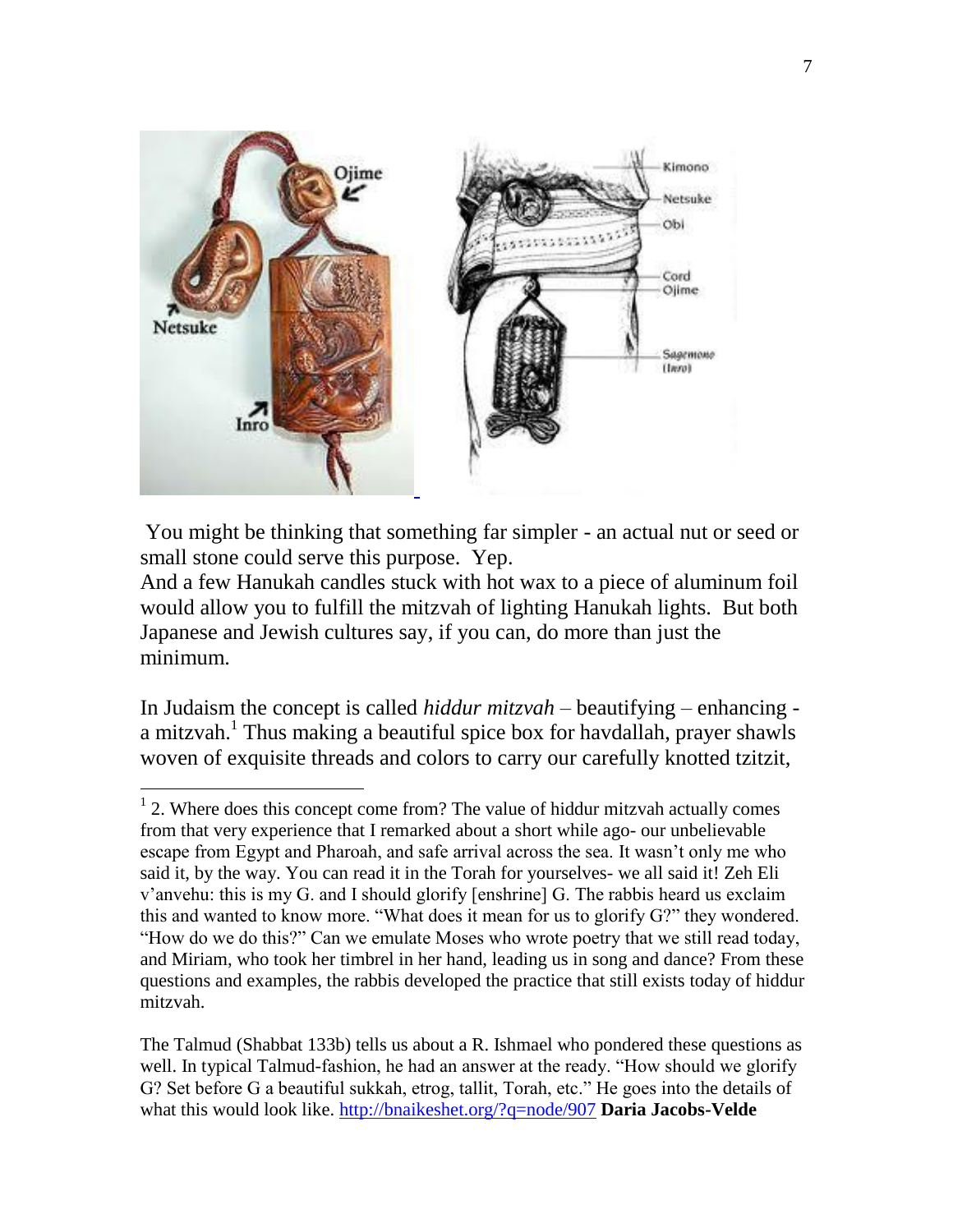or the tradition of painstakingly hand lettered Torah scrolls and the incredible arks we build to house them.

The purpose of *hiddur mitzvah* – beautifying a mitzvah – say our Talmudic sages, is to glorify God (who gave us the ability to create and to appreciate). So another kind of hiddur mitzvah is studying the mitzvah itself: considering *why* we light those candles, for example, or why we say the particular blessing we say when we do so – or why we are here right now – dressed nicely (another hiddur mitzvah), glad to see one another, readying ourselves to come together again tomorrow morning, and then Friday first at our new home  $-$  so intimate, and then at the ocean  $-$  so vast  $-$  so we might continue asking the questions this day challenges us to ask – among them: what are we carrying along into the new year and what are we leaving behind? For better or for worse?

In these Days of Awe – and beyond – on what do we – do you - need to focus close? And from what should we – should you - take a step back and look at the bigger picture?

My colleague Rabbi Marc J. Rosenstein lives in Israel and writes a wonderful, thought-provoking blog called Galilee Diary. Just last week he wrote an entry entitled "Taxidermy" about the Diaspora Museum in Tel Aviv and the plans to update it in the hopes it might be more appealing to the hoards of teenagers who come through there on school trips every year. He wrote:

The phenomenon of cultural change – and the attempt to somehow preserve and teach respect for what has been lost – are common themes around the world.

We move on, but we are nostalgic for where we came from

– and [also] we feel the need to show it to our children, and to instill in them respect for it.

Everybody wants progress  $-$  but no one wants to be rootless.  $\dots$ . Ideally, the changes happen slowly, the culture evolves, integrating new tools and new ideas into a strong, healthy rootstock.

Does this endeavor indeed strengthen identity?

Can we allow ourselves not to try?

Are we doing it, maybe, after all, for ourselves?

And what's wrong with that?

## **September 21, 2011 | 22nd Elul 5771**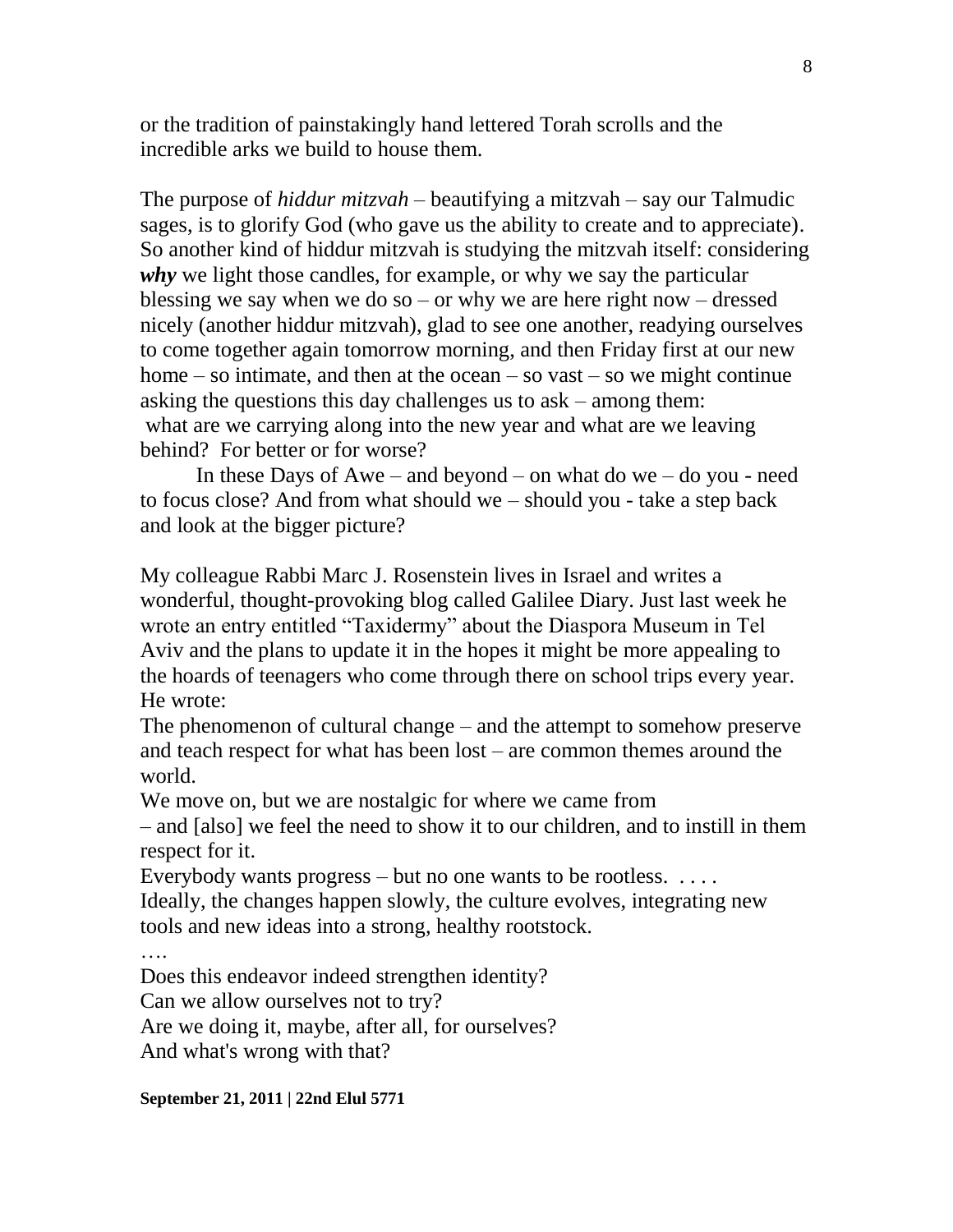## **GALILEE DIARY Taxidermy by [Marc J. Rosenstein](mailto:hmakom@netvision.net.il)** *[Discuss on Our Blog](http://blogs.rj.org/reform/2011/09/galilee-diary-taxidermy.html)*

What indeed is wrong with that – with doing it for ourselves? Of finding new ways and reclaiming old ways of making it matter to us? Of course we want to pass something along to our children, but maybe a good way to do so is to know ourselves what we might want to pass along. By the way, do you know that at BCC's Shabbat school Ohr Chayim, the parents come with their children AND stay to learn with each other? Join us some Shabbat – you don't even have to have a kid enrolled to come study Judaism with us.

Or to live it on Shabbat and every day. Speaking of hiddur mitzvah – don't just come once to look at 6090 W. Pico – come **live** there *with us* in the beautiful ECO friendly home we built together incorporating teachings and values of Judaism everywhere you look – literally from the writing on its wall – the Storylines Project - our words of connection written by our own hands, in conversation with the incredible designs of our artists – the stained glass windows and ark doors and an eternal light that fill the sanctuary and entryways with light and color – light that comes to us from solar panels on the roof, as we take on - in the way we built the building and the way we live in it -- our Jewish responsibilities – legacy - to be good stewards of the earth and its resources.

And any time you come by BCC, you'll quickly find eager partners in your search – *our* search – our joint exploration of what it means to inherit a legacy, a collection – Judaism itself – finding together how to keep it alive and thriving – and discovering for ourselves how it keeps us alive and living lives that matter.

What a perfect time to begin or begin again – at Rosh Hashanah – celebrated in part as the anniversary of the beginning – of when God created earth and sky and sea and all they contain, including . . .*us*. Rosh Hashanah – the moment of creation - a time when anything was  $-$  *is* - possible.

Some of us have been sleeping on Judaism for a while, and who knew? Like a netsuke in a mattress, perhaps it's nudged us every night, reminding us that when the time is ripe, we'll be able to return to it, or to discover it anew.